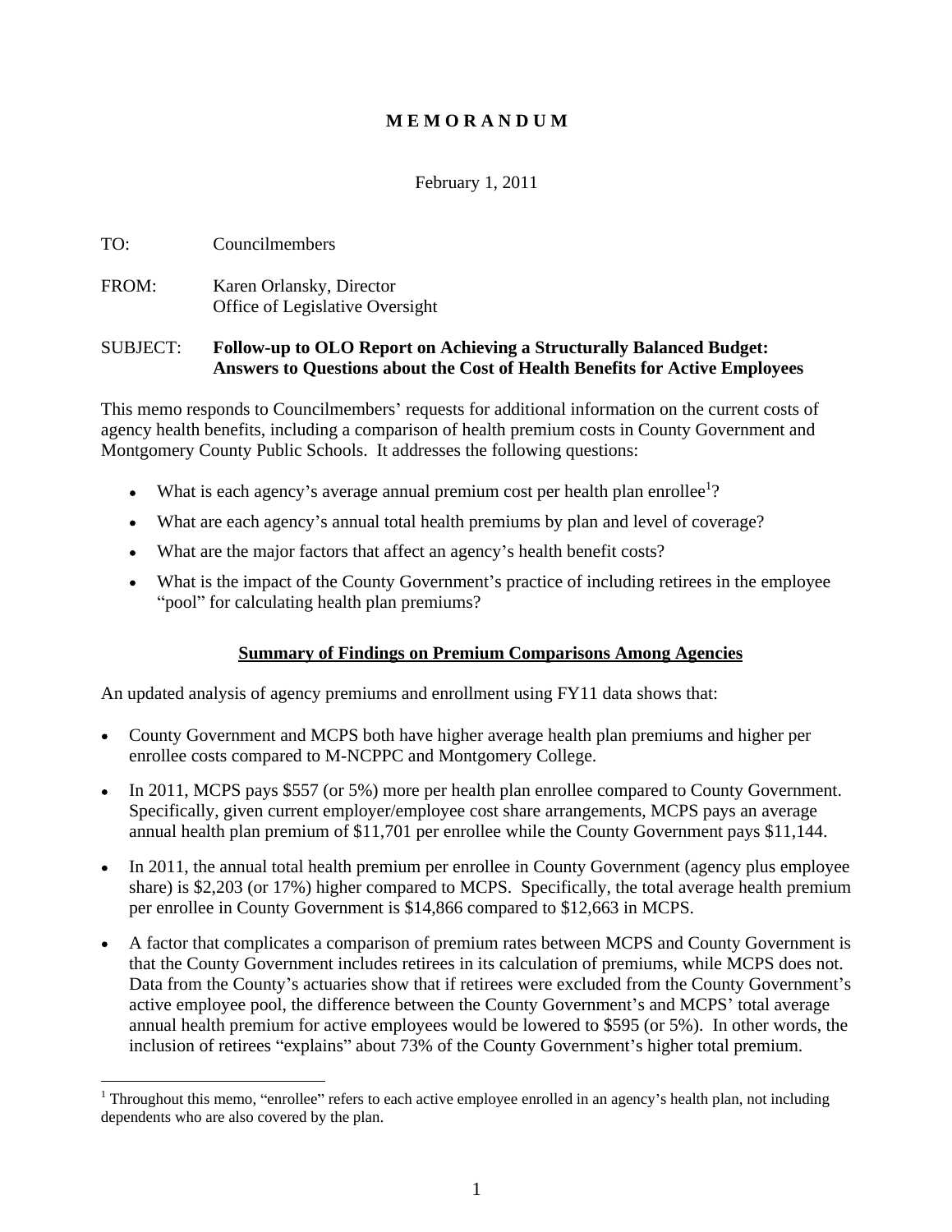**Note on Health Benefit Cost Data.** OLO's Part II appendix includes a document (beginning on page 99), prepared by CountyStat in March 2010, that lists average monthly employer-paid premiums for health benefits across nine local government organizations, including County Government and MCPS. These data showed that the employer portion of the average monthly premium for plans offered by County Government was higher than the average premium for plans offered by MCPS.

In response to questions generated by these data, OLO researched their source and learned that the information (which had been initially compiled for the County Government's Office of Human Resources by a consultant) relied upon 2010 rate data from the County Government and 2009 rate data from MCPS. Due to the steady annual increases in health care costs experienced in recent years, a comparison that uses cost data from two different years is problematic.

OLO apologizes for any confusion that including the CountyStat report in the appendix may have caused. Please note that OLO did not use these data for any of our issue paper calculations of projected costs or savings. Further, because we were able to access 2011 data for both County Government and MCPS, this follow-up memorandum serves as a more up-to-date and reliable comparison of the average health premium costs for each agency. As summarized above, the more current data indicate that the County Government's total average premium is higher than MCPS', but that the dollar amount paid per enrollee by the County Government is actually lower than that paid per enrollee by MCPS.

#### **A. Multiple Variables Influence an Agency s Annual Health Premiums**

When looking at health plan premiums, there are three components to examine: the total premium; the share of the premium paid by the agency; and the share of the premium paid by the employee. As reviewed in OLO's Part II report (page C-1), there are differences among how each agency currently structures their employee health benefits. Variables that influence the total health care costs paid by the agency and employee include:

- Plan Design and Administration. Each agency offers multiple health plans and contracts out plan administration to multiple insurance carriers who have a network of doctors an employee can use for care. Each plan structures features such as co-pays, deductibles, and out-of-pocket maximums differently. As a result of plan design, two health plans with similar names in different agencies are not the same plans.
- Employee Eligibility and "Pool" of Enrollees. Each agency establishes eligibility criteria for access to health benefits based on factors such as the number of hours worked, e.g., full-time vs. part-time. Based on the eligibility criteria and workforce demographics, each agency has a different "pool" of employees who choose to enroll in health benefit plans. Additionally, Montgomery County Government and M-NCPPC include retirees and active employees in the same "pool" for calculating the premiums, while MCPS and the College do not.
- **Levels of Coverage.** Each agency generally allows employees to choose among three different levels of insurance coverage: self (covers only the employee); self+1 (covers the employee and one eligible dependent); and family (covers the employee and all eligible dependents). Montgomery College does not offer the self+1 coverage option.
- **Premium Cost Share Arrangements.** On an annual basis, agencies determine the health care costs for their particular "pool" of employees in each plan and calculate per person charges, or premiums, that cover these costs. The annual premiums calculated for each agency vary by plan and level of coverage. The employer/employee cost share arrangements also vary by agency, and in some cases, by employee group or health plan within the agency.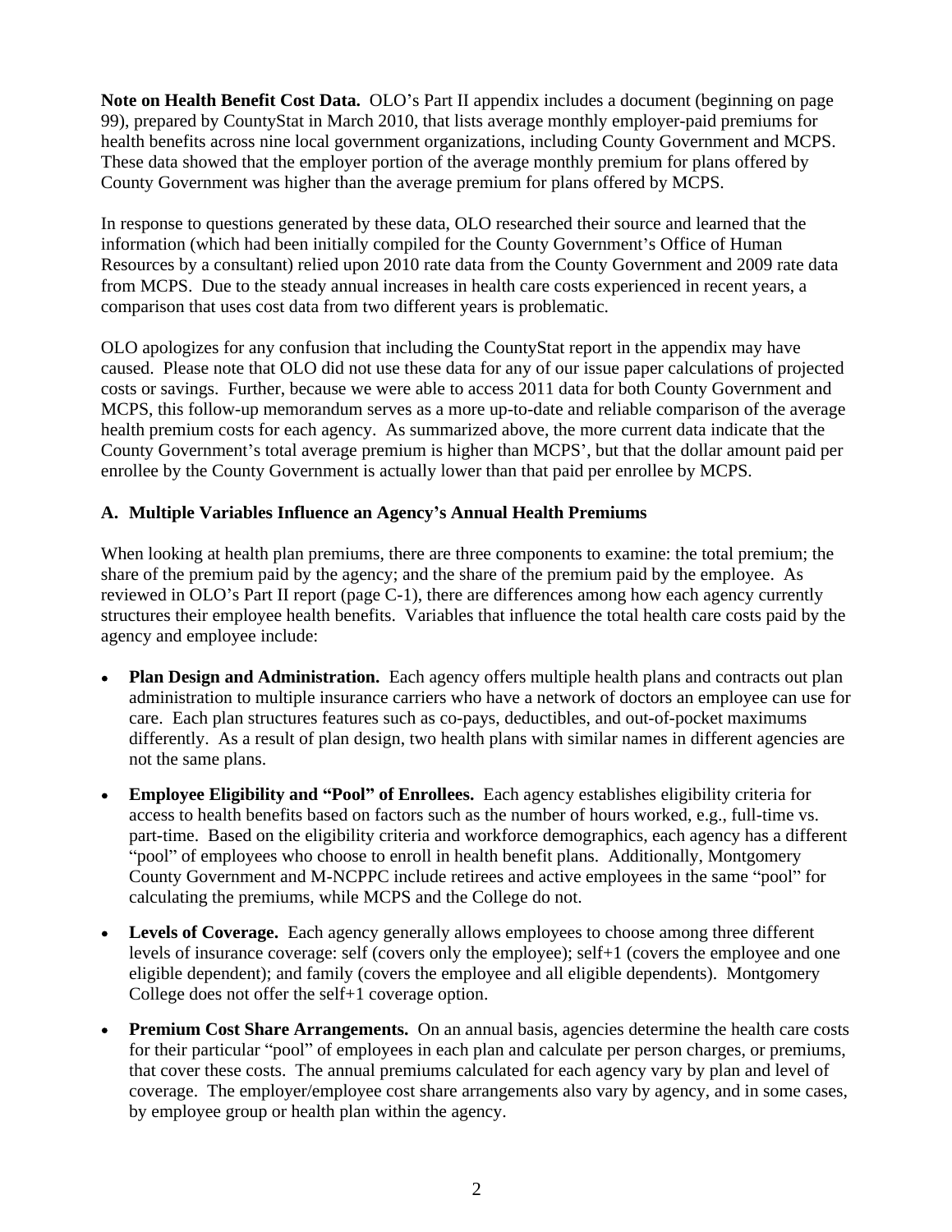## **B. Average Annual Premium per Health Plan Enrollee**

For each of the four tax supported agencies, Table 1 (on the next page) shows the average annual premiums for medical and prescription plans per enrollee. This table uses 2011 premium rates and January 2011 enrollment figures.<sup>2</sup> In sum, the data indicate the following:

- County Government and MCPS both have higher average health plan premiums and higher per enrollee costs compared to M-NCPPC and Montgomery College.
- In 2011, MCPS pays \$557 (or 5%) more per health plan enrollee compared to County Government. Specifically, given current employer/employee cost share arrangements, MCPS pays an average health plan premium of \$11,701 per enrollee while the County Government pays an average health plan premium of \$11,144 per enrollee.<br>• In 2011, the annual total health premium per enrollee in County Government (agency plus
- employee share) is \$2,203 (or 17%) higher compared to MCPS. Specifically, the total average health plan premium per enrollee in County Government is \$14,866 compared to \$12,663 per enrollee in MCPS.

**Inclusion of retirees in active employee "pool" for health premiums.** A factor that complicates any comparison of premium rates between MCPS and County Government is that the County Government includes retirees in its calculation of premiums, while MCPS does not. As a result, active employees in County Government pay a higher premium than they would if they were in a separate pool.

In order to provide a more "apples-to-apples" comparison of Montgomery County Government and MCPS average premiums, the County's actuaries were asked to estimate what the premiums for each County Government plan would be if they were calculated for active employees only, without including the County's retirees. The data show the following:

- If retirees were excluded from the County Government's active employee pool, the average annual total premium for active employees would be reduced from \$14,866 to \$13,258, a
- reduction of \$1,608.<br>An average total premium of \$13,258 is still higher than MCPS' average total premium of \$12,663, but the difference would be \$595 (5%) instead of \$2,203 (17%).

In other words, these data from the actuaries suggest that the County Government's practice of including retirees in with the active employees' pool for calculating premiums "explains" about 73% of the difference in average annual premiums between MCPS and County Government. More analysis by the agencies' health experts would be required to discern what other factors (for example, details of plan design or use experience), explain the rest of the cost difference.

<sup>&</sup>lt;sup>2</sup> To calculate the average premium for medical and prescription plans, OLO calculated a total premium cost for all enrollees based on actual enrollment in different health plans and levels of coverage (i.e., self, self+1, family), and then divided by the total number of enrollees.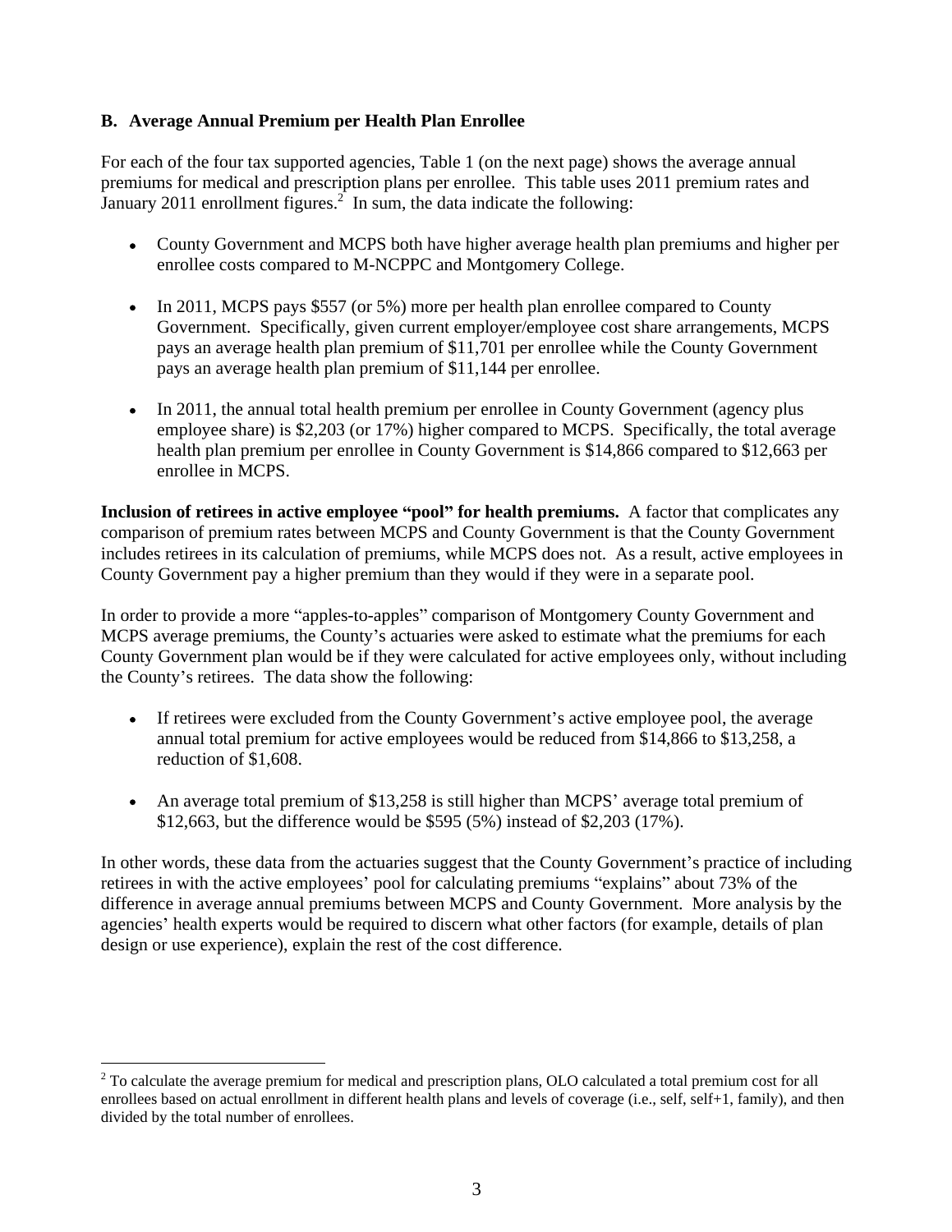|                                              | Premium<br>Cost | <b>Agency</b><br><b>Share</b> | <b>Employee</b><br><b>Share</b> |
|----------------------------------------------|-----------------|-------------------------------|---------------------------------|
| <b>County Government - Choice and Select</b> |                 |                               |                                 |
| Medical Plan*                                | \$10,871        | \$8,641                       | \$2,230                         |
| Prescription Drug Plan                       | \$3,995         | \$2,503                       | \$1,492                         |
| <b>Medical and Prescription Combined</b>     | \$14,866        | \$11,144                      | \$3,722                         |
| $MCPS**$                                     |                 |                               |                                 |
| Medical Plan                                 | \$9,748         | \$9,077                       | \$671                           |
| Prescription Drug Plan                       | \$2,915         | \$2,624                       | \$291                           |
| <b>Medical and Prescription Combined</b>     | \$12,663        | \$11,701                      | \$962                           |
| <b>Montgomery College</b>                    |                 |                               |                                 |
| <b>Medical and Prescription Combined</b>     | \$10,730        | \$7,999                       | \$2,731                         |
| <b>M-NCPPC</b>                               |                 |                               |                                 |
| Medical Plan                                 | \$7,295         | \$6,201                       | \$1,094                         |
| Prescription Drug Plan                       | \$2,284         | \$1,941                       | \$343                           |
| <b>Medical and Prescription Combined</b>     | \$9,579         | \$8,142                       | \$1,437                         |

| Table 1. 2011 Average Annual Premium per Enrollee |  |
|---------------------------------------------------|--|
|---------------------------------------------------|--|

\*Although the Kaiser medical and prescription drug plan is combined for County Government, OLO's calculation uses a separate premium so it is comparable to the averages in other agencies. \*\*MCPS average does not include Closed POS Plan.

Source: OLO calculations using Calendar Year 2011 premium rates and January 2011 enrollment data provided by each agency.

# **C. 2011 Annual Premium Costs by Plan and Level of Coverage**

Table 2, beginning on the next page, lists each agency's calendar year 2011 medical and prescription plans, current cost share arrangements, and enrollment and total premium data for each level of coverage, showing both the cost paid by the agency and the employee. These are the data used to calculate an estimate of the average annual premium shown in Table 1 (above).

The data show that the cost of medical and prescription plans vary both across and within the agencies by plan type and level of coverage.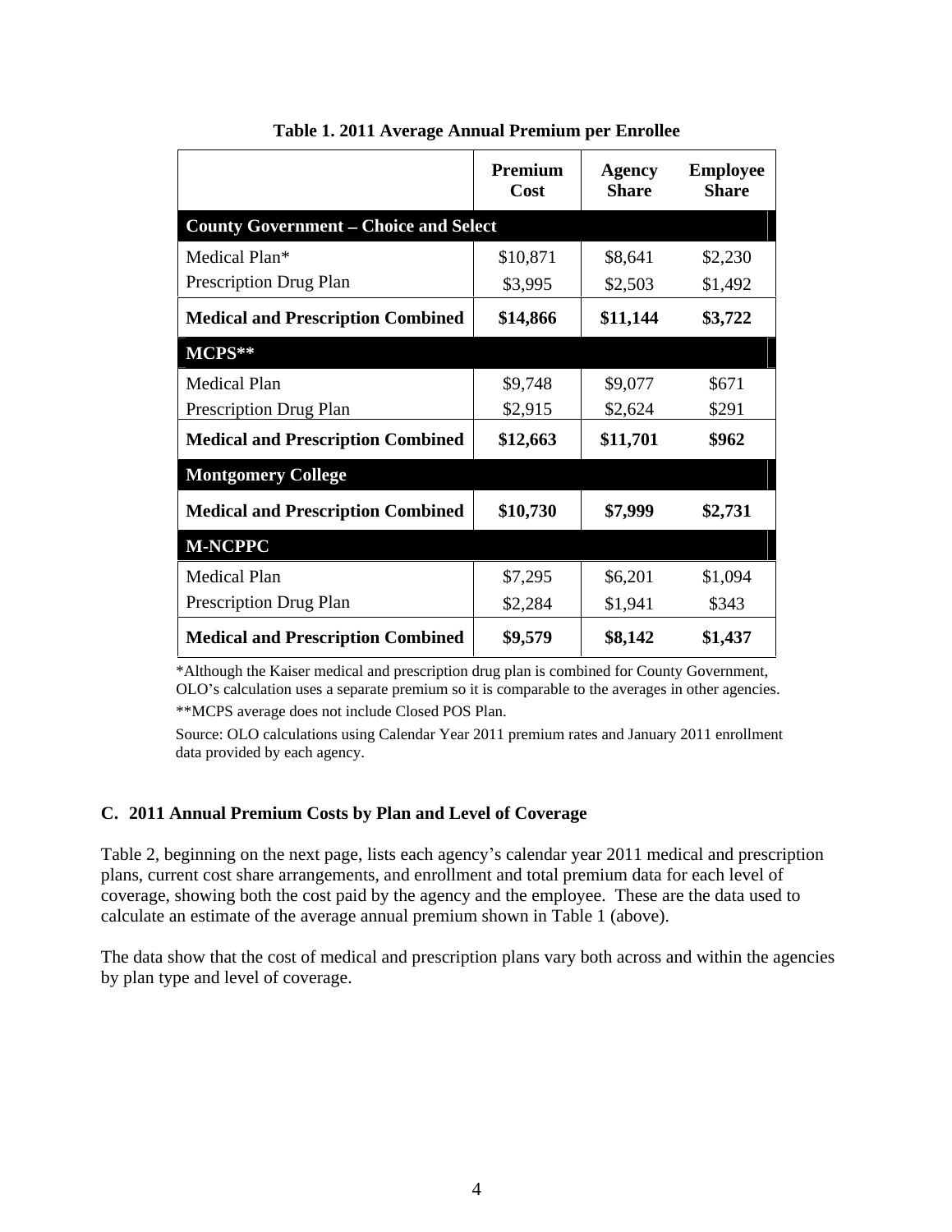| <b>Agency and Plan</b>             | <b>Current Cost</b><br><b>Share</b> | 2011 Enrollment                       |           | Premium             | <b>Agency</b><br>Cost | <b>Employee</b><br>Cost |
|------------------------------------|-------------------------------------|---------------------------------------|-----------|---------------------|-----------------------|-------------------------|
| <b>County Government (Choice)*</b> |                                     |                                       |           |                     |                       |                         |
| Carefirst High POS                 | 80% Agency                          | Individual<br>1,349                   |           | \$5,500             | \$4,400               | \$1,100                 |
| Medical                            | 20% Employee                        | $Self + 1$<br>1,036                   |           | \$9,513             | \$7,611               | \$1,903                 |
|                                    |                                     | Family<br>2,008                       |           | \$16,019            | \$12,815              | \$3,204                 |
| <b>Carefirst Standard POS</b>      | 80% Agency                          | Individual                            | 117       | \$5,114             | \$4,092               | \$1,023                 |
| Medical                            | 20% Employee                        | $Self + 1$<br>Family                  | 78<br>-89 | \$8,847<br>\$14,897 | \$7,078<br>\$11,918   | \$1,770<br>\$2,980      |
|                                    |                                     | Individual<br>361                     |           | \$5,728             | \$4,583               | \$1,146                 |
| Kaiser HMO Medical &               | 80% Agency                          | $Self + 1$<br>209                     |           | \$10,769            | \$8,615               | \$2,154                 |
| Prescription                       | 20% Employee                        | 372<br>Family                         |           | \$16,955            | \$13,564              | \$3,391                 |
|                                    |                                     | Individual                            | 387       | \$4,691             | \$3,753               | \$938                   |
| <b>UHC Select HMO</b>              | 80% Agency                          | $Self + 1$<br>324                     |           | \$9,019             | \$7,215               | \$1,804                 |
| Medical                            | 20% Employee                        | Family<br>684                         |           | \$14,338            | \$11,470              | \$2,868                 |
| <b>Caremark Standard</b>           | 80% Agency                          | Individual<br>633                     |           | \$1,461             | \$1,168               | \$292                   |
| Prescription                       | 20% Employee                        | $Self + 1$                            | 506       | \$2,702             | \$2,162               | \$541                   |
|                                    |                                     | Family<br>1,252                       |           | \$4,187             | \$3,350               | \$837                   |
| Caremark High 4/8                  | 53% Agency**                        | Individual<br>934                     |           | \$2,193             | \$1,168               | \$1,024                 |
| Prescription                       | 47% Employee                        | $Self + 1$<br>698                     |           | \$4,056             | \$2,162               | \$1,895                 |
|                                    |                                     | Family<br>1,063                       |           | \$6,286             | \$3,350               | \$2,936                 |
| Caremark High 5/10                 | 54% Agency**                        | Individual<br>277<br>$Self + 1$       | 224       | \$2,164<br>\$4,004  | \$1,168<br>\$2,162    | \$996<br>\$1,842        |
| Prescription                       | 46% Employee                        | Family                                | 452       | \$6,205             | \$3,350               | \$2,855                 |
| <b>MCPS</b>                        |                                     |                                       |           |                     |                       |                         |
|                                    |                                     | Individual<br>547                     |           | \$5,021             | \$4,519               | \$502                   |
| <b>Carefirst POS Medical</b>       | 90% Agency                          | $Self + 1$<br>369                     |           | \$10,044            | \$9,039               | \$1,004                 |
|                                    | 10% Employee                        | Family                                | 664       | \$13,666            | \$12,299              | \$1,367                 |
|                                    |                                     | Individual<br>1,51                    |           | \$5,281             | \$4,753               | \$528                   |
| UHC Open POS<br>Medical            | 90% Agency<br>10% Employee          | $Self + 1$<br>1,194                   |           | \$10,564            | \$9,507               | \$1,056                 |
|                                    |                                     | Family<br>2,315                       |           | \$14,373            | \$12,936              | \$1,437                 |
|                                    | $-95%$ Agency                       | Individual<br>1,017                   |           | \$3,520             | \$3,344               | \$176                   |
| <b>Carefirst HMO Medical</b>       | 5% Employee                         | $Self + 1$<br>662                     |           | \$6,614             | \$6,284               | \$331                   |
|                                    |                                     | 1,320<br>Family                       |           | \$10,837            | \$10,295              | \$542                   |
| Kaiser HMO Medical                 | 95% Agency                          | Individual 1,051<br>$Self + 1$<br>896 |           | \$4,722<br>\$9,417  | \$4,486<br>\$8,946    | \$236<br>\$471          |
|                                    | 5% Employee                         | Family 1,418                          |           | \$13,645            | \$12,963              | \$682                   |
|                                    |                                     | Individual<br>1,605                   |           | \$4,623             | \$4,392               | \$231                   |
| <b>UHC HMO Medical</b>             | 195% Agency                         | $Self + 1 1,696$                      |           | \$8,684             | \$8,250               | \$434                   |
|                                    | 5% Employee                         | Family<br>2,679                       |           | \$14,227            | \$13,516              | \$711                   |
|                                    |                                     | Individual 4,933                      |           | \$1,685             | \$1,516               | \$168                   |
| <b>Caremark Prescription</b>       | 90% Agency<br>10% Employee          | Self + 1 $4,203$                      |           | \$3,367             | \$3,030               | \$337                   |
|                                    |                                     | Family<br>7,144                       |           | \$4,155             | \$3,739               | \$415                   |
|                                    | 190% Agency                         | Individual 1,043                      |           | \$736               | \$662                 | \$74                    |
| Kaiser Prescription                | 10% Employee                        | $Self + 1$<br>894                     |           | \$1,469             | \$1,322               | \$147                   |
|                                    |                                     | Family                                |           | \$2,127             | \$1,914               | \$213                   |

|  | Table 2. 2011 Annual Premiums by Plan and Level of Coverage (per enrollee) |  |
|--|----------------------------------------------------------------------------|--|
|--|----------------------------------------------------------------------------|--|